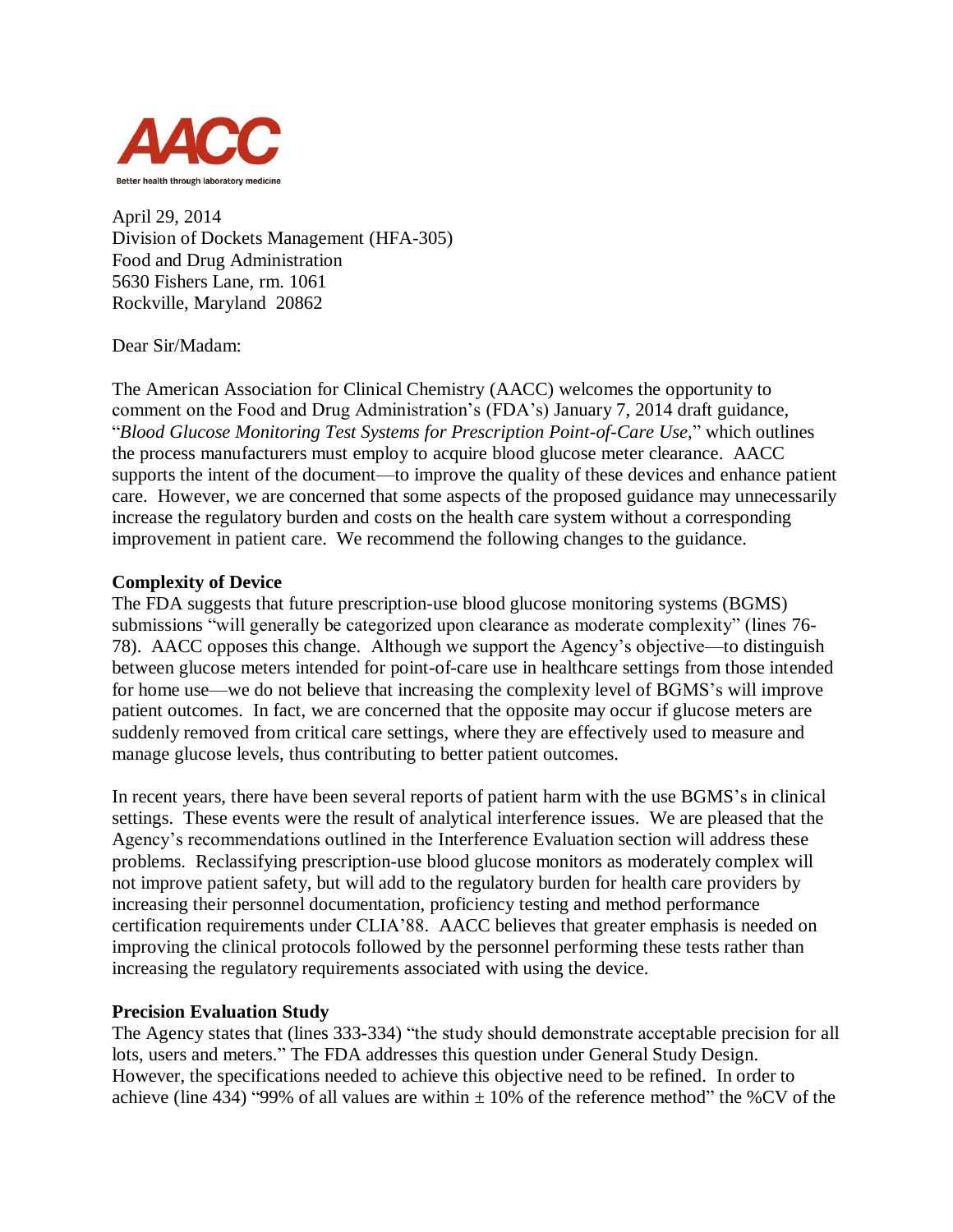FDA April 29, 2014 Page Two

meter will need to be  $\lt$  3.9% IF there is no bias against the reference method AND IF the %CV of the laboratory comparison method is zero. In other words, if the %CV of the meter is  $> 3.9\%$ it will be impossible to achieve the accuracy criteria specified under General Study Design. Further, 3.9% may only be a starting point for glucose meter precision; 2.5% or even 2.0% may be the goal. The actual performance of the "comparison method" and subsequent uncertainty in the glucose value need to be considered when setting accuracy requirements for the BGMS device as described in the study design.

# **General Study Design**

The Agency states (lines 281-283) that "the term "reference method" refers to a laboratory based glucose measurement method that has been well-validated for precision and accuracy, and that is traceable to a higher order, e.g., internationally recognized, reference material and/or method." The only current reference methods for glucose are: the Centers for Disease Control and Prevention (CDC) hexokinase method and several isotope dilution mass spectrometry (IDMS) methods. Methods such as blood gas analyzer electrodes, Yellow Springs Instruments (YSI) or other routine main laboratory methods, may be traceable to reference methods but are not reference methods.

The Agency should consider using a different term in lieu of "reference methods," such as "comparison method," "predicate method" or "laboratory method traceable to a reference method." In addition, the performance requirements for the "comparison method" need to be defined (e.g., imprecision <3% CV at glucose concentrations of 80-300 mg/dL).

The BGMS guidance also states (lines 390-392) that "Testing should be performed by the intended POC (point of care) user (e.g., nurses, nurse assistants, etc.) to accurately reflect device performance in POC settings" for method comparison studies, since this will encompass potential user error. AACC agrees that performance of glucose meters should be evaluated with nursing and end-users as operators; however the guidance does not indicate who should perform testing in the laboratory. AACC recommends that the document clarify that clinical laboratory personnel should perform the laboratory comparison method. Also, a time constraint for performing the "reference method" should be given as glucose will decrease 7% per hour in whole blood.

The FDA states (lines 398-400) that a manufacturer making claims for using the meter in populations that are vulnerable to potential interferences "should include patients in surgical and medical intensive care units." AACC agrees that method comparison studies should be designed to include these patients. In addition to medical and surgical intensive care units (ICU) patients, the agency should include Cardiac, Pediatric, Neurology, Trauma, Burn ICU patients (if such patients are to be tested) as well since these patients can have very different metabolic disturbances (electrolyte, water balance) and exposure to different drugs and other therapies.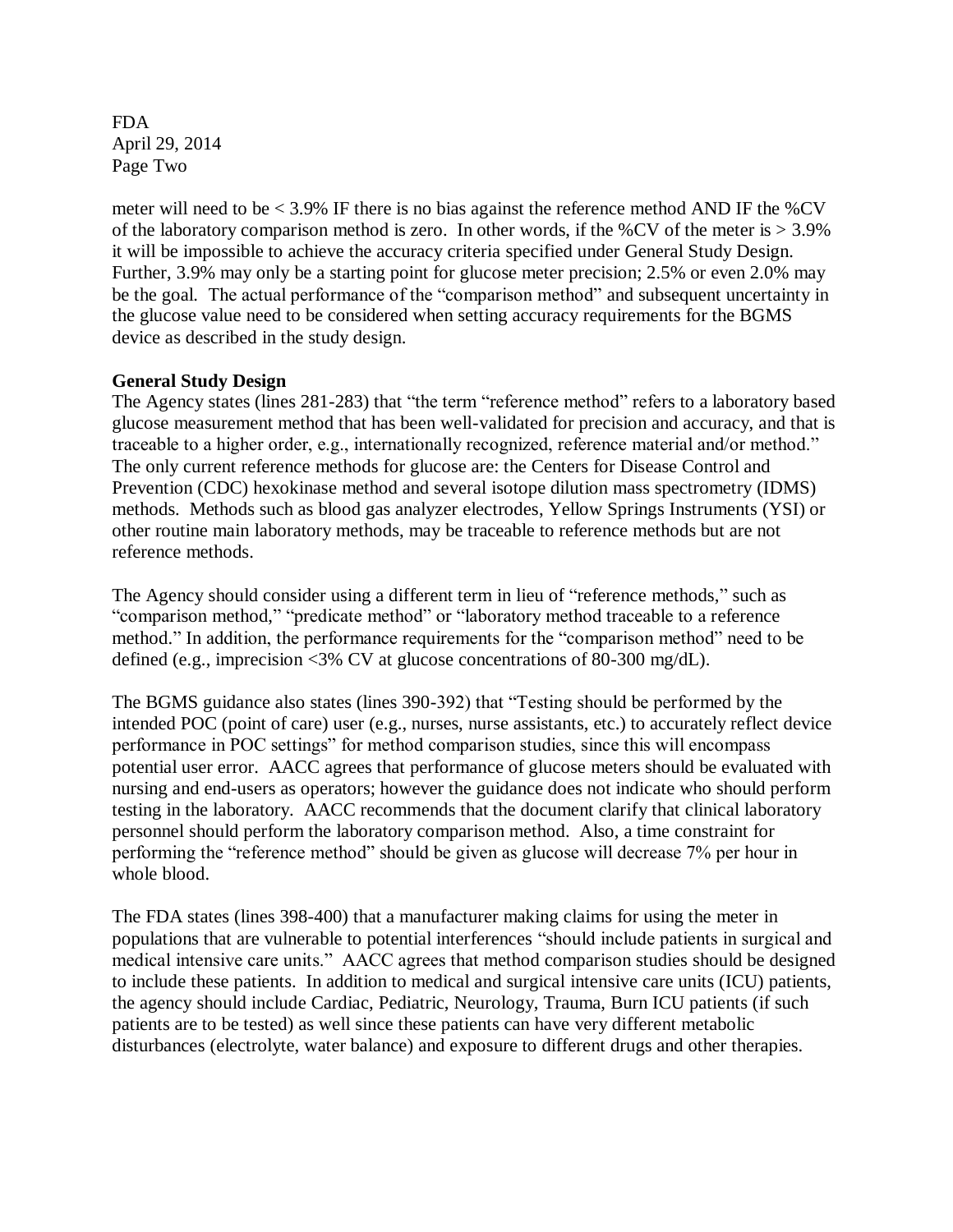FDA April 29, 2014 Page Three

 $\overline{a}$ 

The FDA states (lines 432-438) that *"In order to demonstrate that a BGMS device is sufficiently accurate to be used safely by health care professionals, you should demonstrate that 99% of all values are within ± 10% of the reference method for glucose concentrations ≥ 70 mg/dL, and within ± 7 mg/dL at glucose concentrations < 70 mg/dL. To avoid critical patient management errors, no individual result should exceed ± 20% of the reference method for samples > 70 mg/dL or ± 15mg/dL < 70 mg/dL."*

AACC agrees with improving the accuracy of hospital meters above that of ISO 15197. We are concerned, however, that the FDA is raising the bar too high and could stifle clearance of meters that are improvements over current devices but unable to reach this level of accuracy. Several peer-reviewed modeling studies suggest that BGMS meters can be used successfully and safely for glycemic control when they achieve a total error between  $10-15\%$ .<sup>1</sup> The consensus of CLSI POCT12-A3 was to use the midpoint of this target for total error, and therefore the acceptable performance goal for meters used in hospitals is  $\pm$  12.5% ( $\pm$ 12 mg/dL at <100 mg/dL). This accuracy goal for validating a meter in a hospital setting is more than adequate and ought to be achievable by BGMS; consequently we recommend that FDA modify the specification to  $\pm$ 12.5%.

We are also concerned with the requirement (lines 436-438) that 100% of meter values should be within " $\pm$  20% of the reference method." Such a finding is virtually impossible to prove statistically, requiring tens of thousands of samples to "prove" that 100% of meter values are within 20% of the "reference method." The Agency should modify the guidance document to reflect the accuracy criteria (as modified) discussed in the previous paragraph.

The FDA states (lines 451-453) that "We expect that to meet the clinical needs of the user population, BGMS devices intended for prescription-use should minimally be able to measure blood glucose accurately down to 10 mg/dL and up to 500 mg/dL." It is not clear that the ability to quantify concentrations between 10 and 20 mg/dL would lead to any change in the management of patients. AACC believes the lower limit of quantification of 10 mg/dL is unwarranted; 20 mg/dL is adequate.

<sup>&</sup>lt;sup>1</sup> Karon BS, Boyd JC, Klee GG. Glucose meter performance criteria for tight glycemic control estimated by simulation modeling. Clin Chem. 2010;56 (7):1091-1097; Boyd JC, Bruns DE. Monte Carlo simulation in establishing analytical quality requirements for clinical laboratory tests: meeting clinical needs. Methods Enzymol. 2009;467:411-33; Breton MD, Kovatchev BP. Impact of blood glucose self-monitoring errors on glucose variability, risk for hypoglycemia, and average glucose control in type 1 diabetes: an in silico study. J Diabetes Sci Technol. 2010; 4(3):562-70.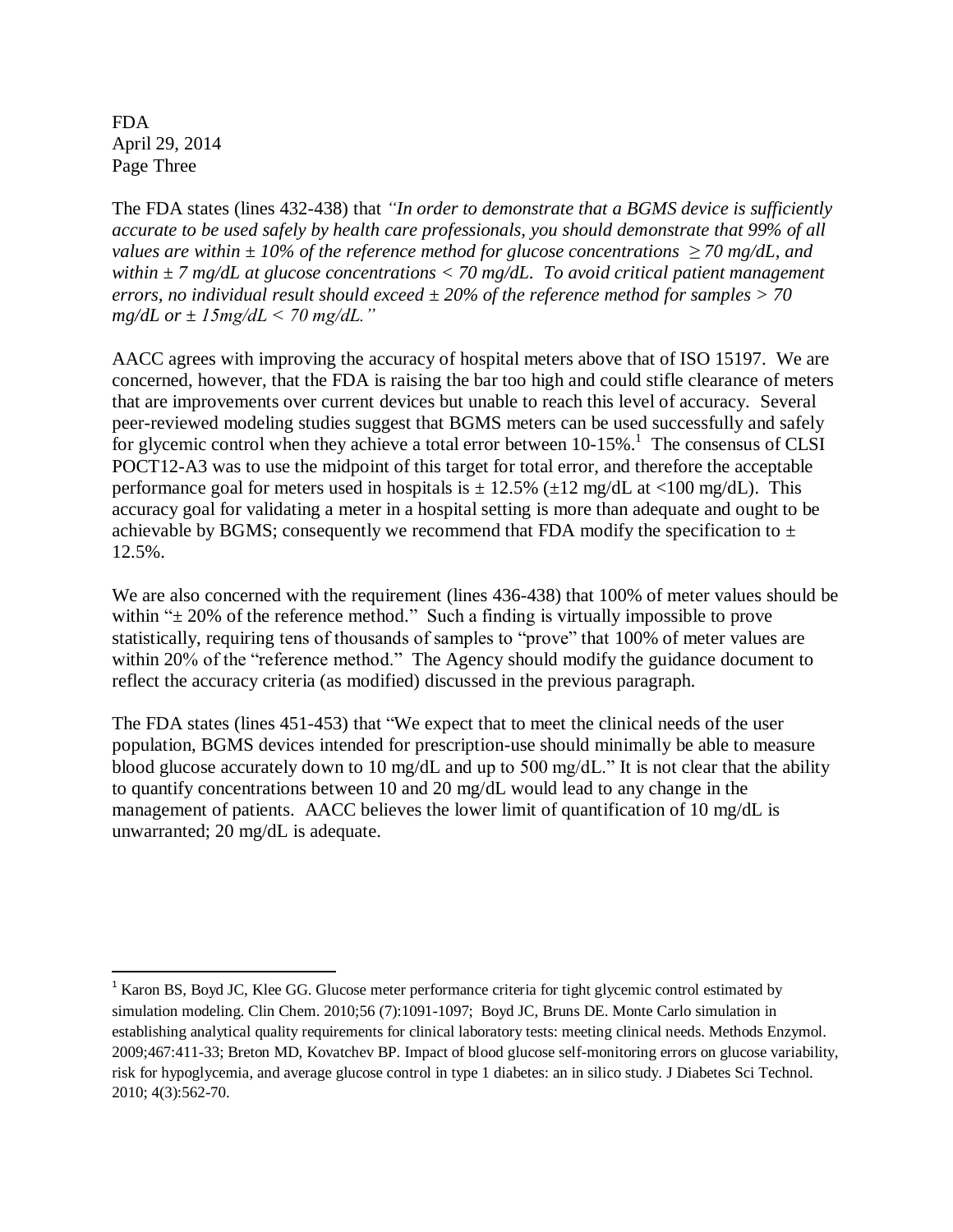FDA April 29, 2014 Page Four

## **Interference Evaluation**

The FDA requests evaluation to "reference method" (implying a laboratory-based glucose method), yet in the summary table examples within the guideline (Tables 5 and 6, pages 18 & 22), the YSI is listed as the "mean glucose value" for comparison. Does this occurrence mean that the YSI is the preferred reference method? AACC recommends that the guidance document take a more general approach by providing performance requirements that outline what constitutes an acceptable "reference" method.

The FDA guidance document states (lines 557-559) that "you should evaluate the effect of potentially interfering endogenous and exogenous substances and conditions on device performance, such as icterus, lipemia, and varying hematocrit levels, as well as the effect of common medications." AACC suggests that the Agency modify this sentence and reference CLSI EP7, which is routinely used by manufacturers for almost all interference studies and is an FDA-recognized standard. This revision will simplify the document and covers all interference studies including drugs, endogenous substances, hematocrit and oxygen.

The FDA lists the potential interferents for BGMS devices (Table 4, pages 16-17). AACC suggests the FDA add dobutamine to this list. It is a much more commonly used pressor than dopamine in critical care areas. We also question why testing is being done at normal "therapeutic" concentrations of endogenous substances such as creatinine, cholesterol, bilirubin, hemoglobin (soluble or total?), uric acid? If there is no interference at the high concentrations it is typically unnecessary to test the lower concentrations.

The document states (lines 716-718) that "You should also evaluate the effect of oxygen on the performance of the device to assess whether it can safely be used across the claimed blood oxygen range in the intended use population." This evaluation should only apply to glucose oxidase methods.

## **Test Strip Lot Release Criteria**

The guidance doesn't specifically provide test strip lot criteria, but states (lines 1024-1026) that "if the device has an average CV of 3% and an average bias of 5% these may be considered." If a device has a bias of 5% and a CV of 3% it will be impossible for 99% of the meter values for that lot to fall within 10% of the reference value, so these two performance goals in the document are incompatible with each other. We suggest the Agency use the same accuracy criteria used in the method comparison section against a laboratory method but with a smaller sample size and internal personnel performing the testing rather than end users.

### *For Precision using Whole Blood Samples*

The Agency states (lines 1035-1040) that "This study should be completed over 10 days using whole blood samples spanning the BGMS device's stated measuring range. Spiking samples with glucose, or including samples in which glucose was allowed to glycolyze is acceptable in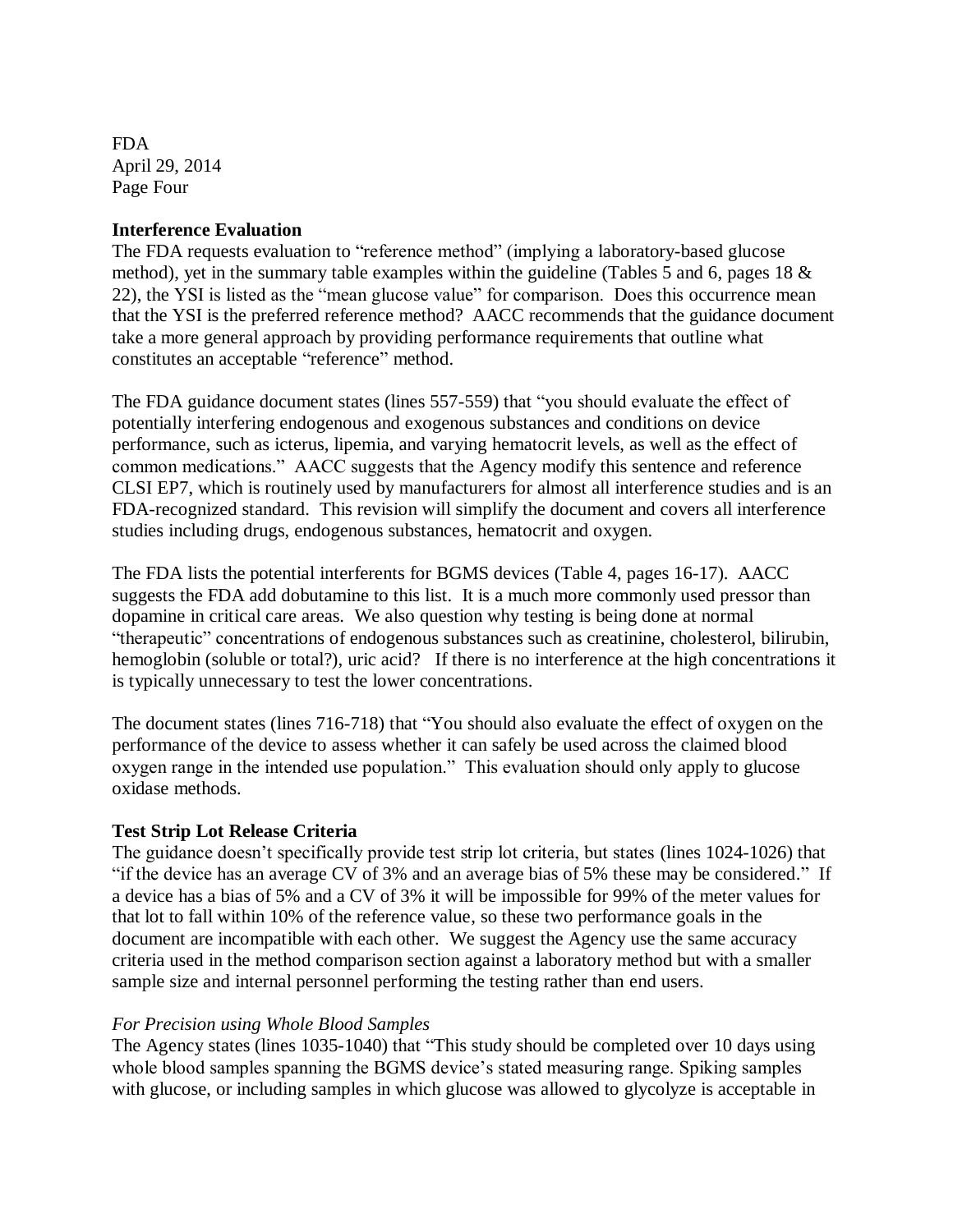FDA April 29, 2014 Page Five

order to evaluate the extreme end of the system's measuring range. At least two BGMS devices should be included in this study and at least 10 measurements should be taken per glucose level, per meter." This provision should be less prescriptive, requiring instead that the manufacturer have a validated method for lot release.

As currently recommended, the Agency proposal will require manufactures to complete the study over 10 days, necessitating that they perform a significant number of lot release tests on numerous lots on any given day. This proposal will place a tremendous burden on manufacturers, including the storage of large numbers of strip lots at the facility, the need for extensive staffing to perform the studies and the maintenance an adequate supply of whole blood to complete the required testing. AACC believes these requirements are unreasonable.

We are not aware of any evidence that the current lot release process validated by every manufacturer is inadequate. There is also no evidence that the proposed method would improve the detection of poorly performing lots. Therefore, the magnitude of the testing proposed by the guidance is unduly burdensome. Currently used and statistically justified sample size and test duration will continue to be adequate to detect any of the failures this approach is designed to address.

## **Labeling**

The manufacturer labeling is recommended (lines 1118-1119) to "include limitations against ... tight glycemic control use." As current CLSI guidelines for meter accuracy were based upon the best available evidence linking meter accuracy to patient outcomes during glycemic control, we believe this limitation is unnecessary and will only cause confusion on the part of hospitals and laboratories using BGMS devices for this purpose. Labeling is also (lines 1120-1122) supposed to limit the use of meters to calibrate continuous glucose monitoring systems or entering results into insulin dosage calculators for dosage recommendations. Many BGMS devices currently recommend calibration against a capillary fingerstick sample measured on a glucose meter. Therefore, the FDA needs to answer the following questions in the guidance:

- Will current BGMS devices need to revalidate their calibration labeling and verify specific manufacturers that can be used for calibration?
- What are the specific protocols that should be used for BGMS manufacturers to prove that their devices can be used for BGMS calibration, or more commonly in hospital use, that glucose meter results can be entered into insulin dose calculators?
- If this limitation stands, will it require laboratories to validate their electronic medical record system calculations and/or commercial systems offering insulin dose calculations for use with specific meter manufacturers and device models?